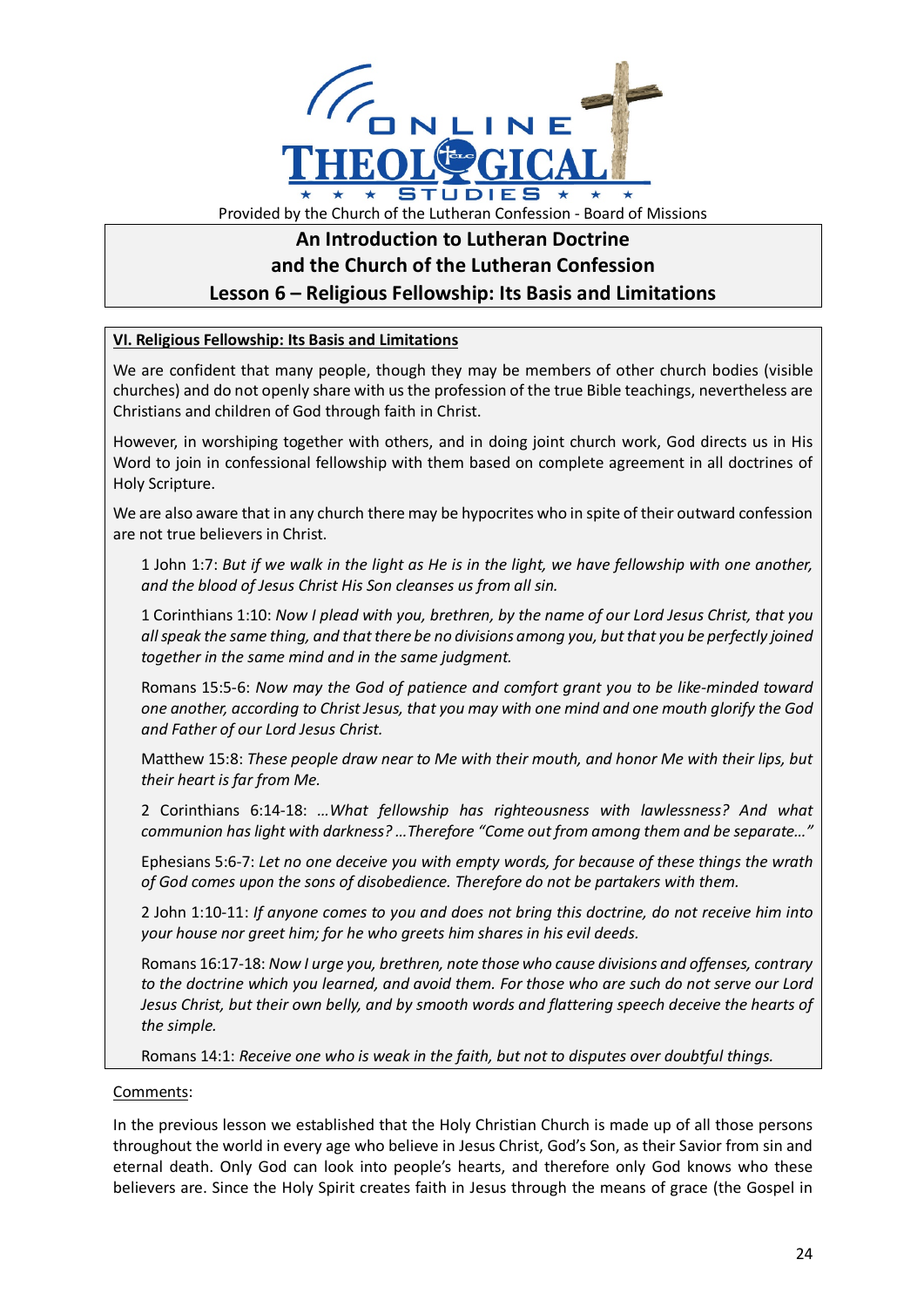Word and Sacrament), we are confident that wherever the Gospel is proclaimed, there the Holy Spirit creates and sustains faith in Jesus.

The most important kind of fellowship any Christian can have is fellowship with the true God through faith in Jesus. At the same time, a Christian also has spiritual fellowship with every other believer in Jesus as a member of the Holy Christian Church. John speaks of this fellowship when he says: **"But if we walk in the light as He is in the light, we have fellowship with one another, and the blood of Jesus Christ His Son cleanses us from all sin"** (1 John 1:7). John also says that **"our fellowship is with the**  Father and with His Son Jesus Christ" (1 John 1:3).

Some religious leaders teach that we should practice this fellowship with every person, organization, or church body that claims to be Christian and professes to believe in Jesus Christ. But this is not what our Lord teaches us in His Word. Jesus said: **"Beware of false prophets, who come to you in sheep's clothing, but inwardly they are ravenous wolves"** (Matthew 7:15). The apostle John said: **"Beloved, do not believe every spirit, but test the spirits, whether they are of God, because many false prophets have gone out into the world"** (1 John 4:1). Our Lord wants us to test all religious teachers and church organizations in order to determine whether each one is a true teacher or a false teacher. In other words, we are to determine whether the teaching and practice of a church body or congregation is orthodox (true-teaching) or heterodox (false-teaching). The only way to do this testing is to compare what the person or group says and does with what God Himself says in the Bible. Every Christian needs to do this testing, because the words of Jesus and John (quoted above) are directed to all believers, not just pastors or teachers. Christian pastors and teachers, however, especially need to do this testing in order to properly guide and train the Christians in their care.

False teaching has many different degrees. Some people deny that there is a God. Such persons are obviously false teachers. Some deny that Jesus is true God. Again, such persons are obviously false teachers. But there are others who teach correctly in many things, but are wrong on one or two relatively minor teachings of the Bible. Are these true teachers or false teachers? Our Lord answers that question by telling us: **"A little leaven leavens the whole lump"** (Galatians 5:9). A little false teaching spoils the good teaching, and any false teaching spreads. Therefore, any false teaching must be eliminated. The apostle Paul said concerning the false teachers Hymenaeus and Philetus: **"Their message will spread like cancer"** (2 Timothy 2:17).

In 1 Corinthians 1:10 and Romans 15:5-6, Paul calls for the elimination of all false teaching. He says that we all should **"speak the same thing"** so that there are **"no divisions"** among us, and that we glorify our God **"with one mind and one mouth."** If we do not agree and someone teaches something contrary to Scripture, God tells us what to do: **"Note those who cause divisions and offenses contrary to the doctrine which you learned, and avoid them"** (Romans 16:17). The apostle John teaches the same thing when he says: **"If anyone comes to you and does not bring this doctrine, do not receive him into your house nor greet him; for he who greets him shares in his evil deeds"** (2 John 1:10-11). Our Lord does not want those who believe in Him to support, promote or join in with any false teaching. We are to separate ourselves from unrighteousness.

As we attempt follow these teachings of our Lord, we in the Church of the Lutheran Confession find ourselves in a minority. Almost all churches in our day who call themselves Christian are openly tolerant of many different kinds of false teaching and practice. They seem to believe that if we are to love our neighbors as ourselves, we cannot find fault with the false teachings our neighbor may follow. But what would you think of a doctor who, in his so-called love for a patient, fails to tell his patient that the patient has a dangerous illness that threatens the patient's life. False teaching is dangerous and leads people away from faith in Jesus. It is not love to ignore the presence of false teaching, no matter how minor it may seem. Our Lord and His apostles, as well as the prophets of old, continually warned against false teaching, and they called upon their listeners to separate themselves from it and not support it in any way.